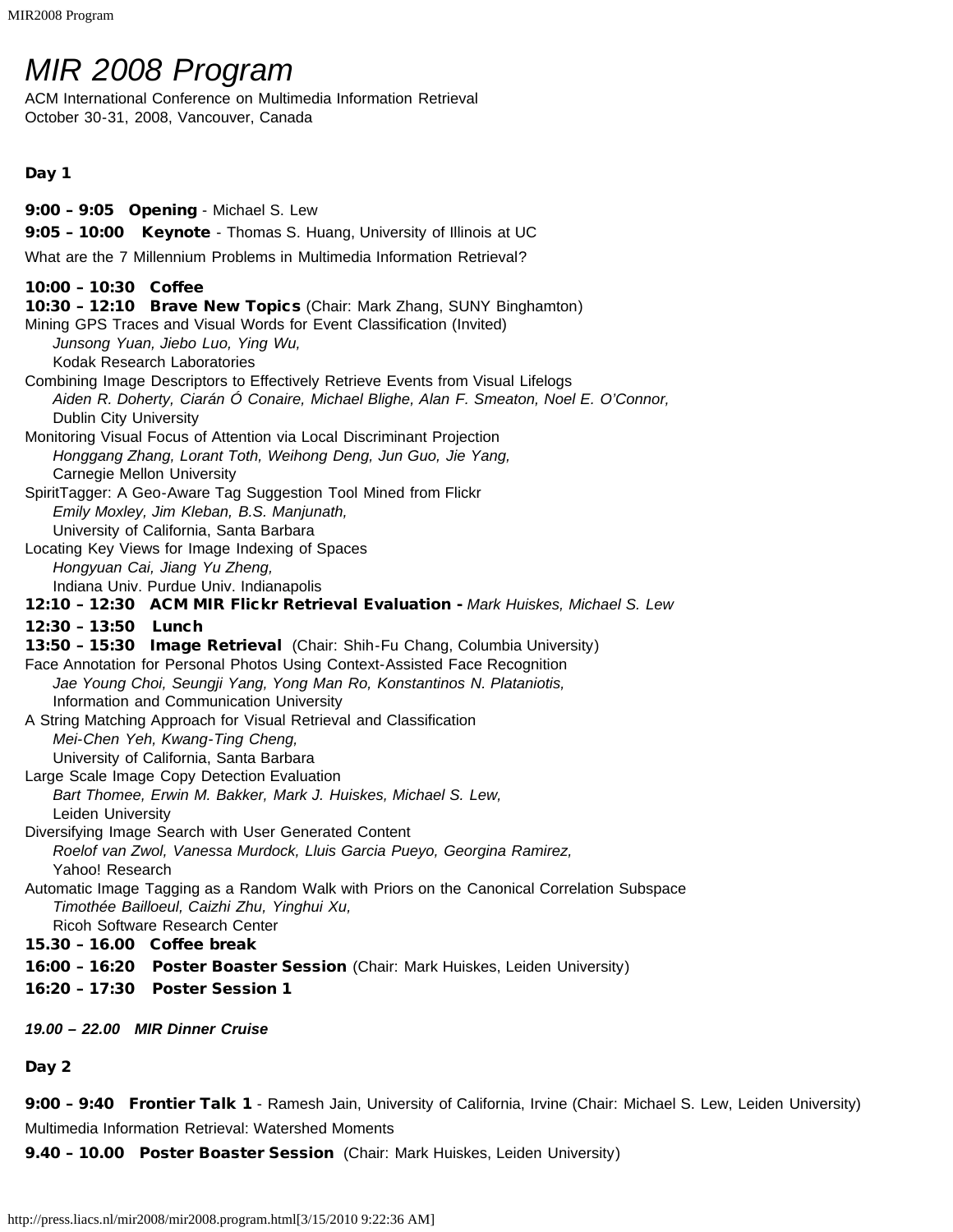MIR2008 Program

# 10.00 – 10.30 Coffee break

10.30 - 11:10 Frontier Talk 2 - Shih-Fu Chang, Columbia University (Chair: Mark Zhang, SUNY Binghamton)

CuZero: Embracing the Frontier of Interactive Visual Search for Informed Users

- 11:10 12:30 Poster Session 2
- 12:30 14:00 Lunch
- 14:00 15:40 3D Object Retrieval (Chair: Alberto del Bimbo, University of Florence)
- A Rectilinearity Measurement for 3D Meshes

*Zhouhui Lian, Paul L. Rosin, Xianfang Sun,*

Beihang University and Cardiff University

Multiresolution Wavelet Analysis of Shape Orientation for 3D Shape Retrieval *Zhenbao Liu, Jun Mitani, Yukio Fukui, Seiichi Nishihara,*

University of Tsukuba

Ranking on Semantic Manifold for Shape-Based 3D Model Retrieval *Ryutarou Ohbuchi, Toshiya Shimizu,*

University of Yamanashi

Unsupervised Modeling and Recognition of Object Categories with Combination of Visual Contents and Geometric Similarity Links *Gunhee Kim, Christos Faloutsos, Martial Hebert,*

Carnegie Mellon University

Outdoors Augmented Reality on Mobile Phone using Loxel-based Visual Feature Organization

*Gabriel Takacs, Vijay Chandrasekhar, Natasha Gelfand, Yingen Xiong, Wei-Chao Chen, Thanos Bismpigiannis, Radek Grzeszczuk, Kari Pulli, Bernd Girod,*

Stanford University

# 15:40 – 16:00 Coffee break

16:00 – 17:40 Video Retrieval and Concept Detection (Chair: Mark Zhang, SUNY Binghamton)

Video Copy Detection Based on Source Device Characteristics: A Complementary Approach to Content-Based Methods *Sevinc Bayram, Husrev Taha Sencar, Nasir Memon,* NYU Poly

Collaborative Learning for Image and Video Annotation *Bo Geng, Linjun Yang, Chao Xu, Xian-Sheng Hua,* Peking University

An Efficient Algorithm for Keyframe-based Motion Retrieval in the Presence of Temporal Deformations *Andreas Baak, Meinard Müller, Hans-Peter Seidel,* Max-Planck-Institut für Informatik

Assessing Concept Selection for Video Retrieval *Bouke Huurnink, Katja Hofmann, Maarten de Rijke,* University of Amsterdam

A Framework for Classifier Adaptation and its Applications in Concept Detection. *Jun Yang, Alexander G. Hauptmann,* Carnegie Mellon University

17:40 – 17:45 Closing - Michael S. Lew

## Poster Session 1

## Audio Retrieval

A Critical Assessment of Spoken Utterance Retrieval through Approximate Lattice Representations *Siavash Kazemian, Frank Rudzicz, Gerald Penn, Cosmin Munteanu* A Generalized Graph-Spectral Approach to Melodic Modeling and Retrieval *Alberto Pinto, Paolo Tagliolato* Content-based Mood Classification for Photos and Music *Peter Dunker, Stefanie Nowak, André Begau, Cornelia Lanz* Large-Scale Content-Based Audio Retrieval from Text Queries *Gal Chechik, Eugene Ie, Martin Rehn, Samy Bengio, Dick Lyon* On Enabling Techniques for Personal Audio Content Management *Tommi Lahti, Marko Helén, Olli Vuorinen, Eero Väyrynen, Juha Partala, Johannes Peltola, Satu-Marja Mäkelä* Searching Musical Audio Datasets by a Batch of Multi-Variant Tracks *Yi Yu, J. Stephen Downie, Lei Chen, Vincent Oria, Kazuki Joe*

## Image Retrieval

An Efficient Image Normalization Method for Face Recognition under Varying Illuminations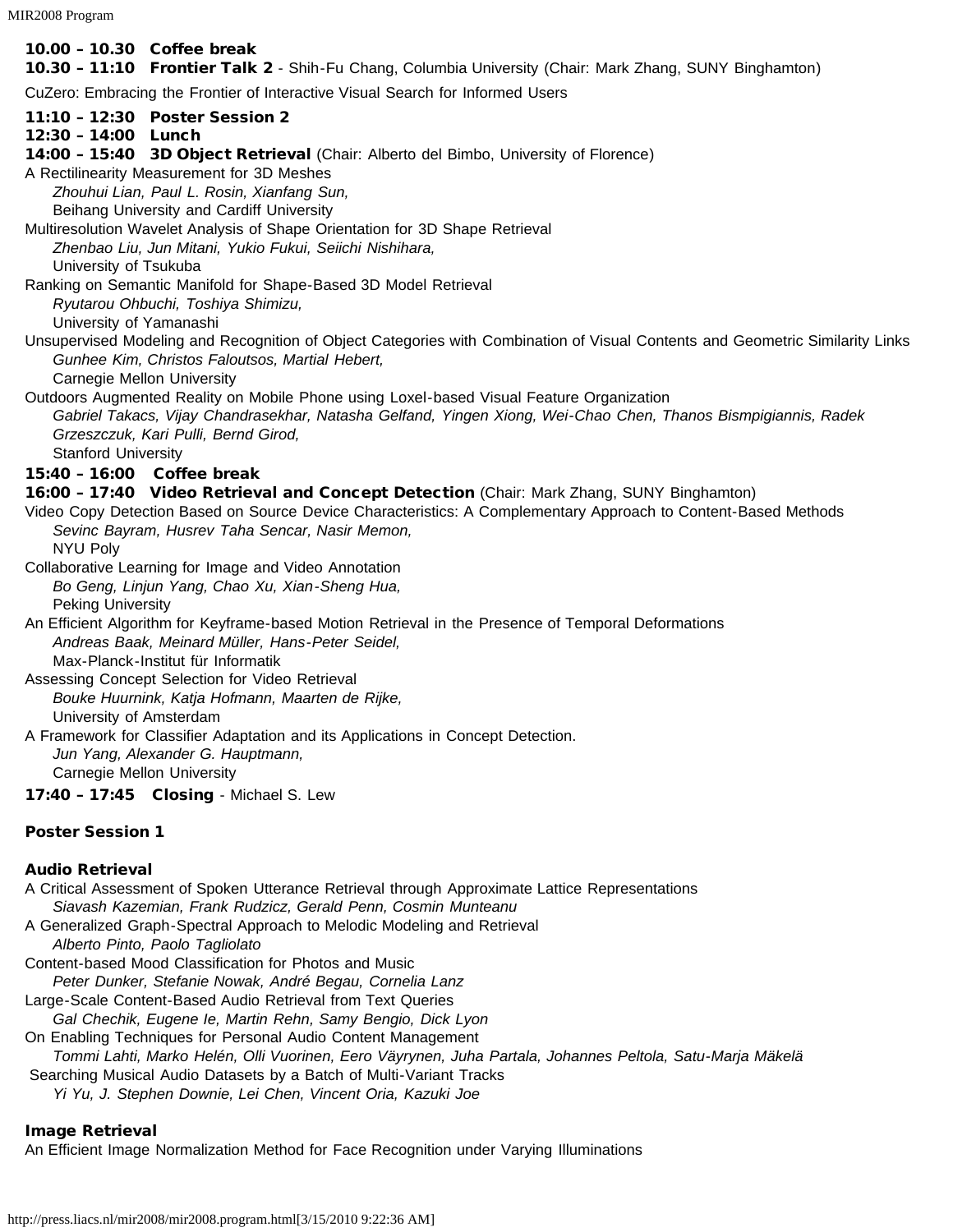*Moonhwi Lee, Cheong Hee Park* Can Relevance of Images be Inferred from Eye Movements? *Arto Klami, Craig Saunders, Téofilo E. de Campos, Samuel Kaski* Cross-Media Manifold Learning for Image Retrieval & Annotation *Xianming Liu, Rongrong Ji, Hongxun Yao, Pengfei Xu, Xiaoshuai Sun, Tianqiang Liu* Extracting Contextual Information from Multi-user Systems for Improving Annotation-based Retrieval of Image Data *Johanna Vompras, Thomas Scholz, and Stefan Conrad* Graph-based Multiple-Instance Learning for Object-based Image Retrieval *Changhu Wang, Lei Zhang, Hong-Jiang Zhang* Image Retrieval using Query by Contextual Example *Nikhil Rasiwasia, Nuno Vasconcelos* Late Fusion of Heterogeneous Methods for Multimedia Retrieval of Images *Hugo Jair Escalante, Carlos A. Hérnandez, L. Enrique Sucar, Manuel Montes* Learning Tag Relevance by Neighbor Voting for Social Image Retrieval *Xirong Li, Cees G.M. Snoek, Marcel Worring* Multimodal Photo Annotation and Retrieval on a Mobile Phone *Xavier Anguera, JieJun Xu, Nuria Oliver* Ontology Enhanced Web Image Retrieval: Aided by Wikipedia & Spreading Activition Theory *Huan Wang, Xing Jiang, Liang-Tien Chia, Ah-Hwee Tan* Salient points in Multimedia Retrieval Interest Points based on Maximization of Distinctiveness *Ard Oerlemans, Michael S. Lew* A Salient-Point Signature for 3D Object Retrieval *Indriyati Atmosukarto, Linda G. Shapiro*

Component Based Shape Retrieval Using Differential Profiles *Lei Ding, Mikhail Belkin* Robust Foreground Segmentation Based on Two Effective Background Models *Xi Li, Weiming Hu, Zhongfei Zhang, Xiaoqin Zhang*

# Poster Session 2

# Video Concept, Action and Retrieval

Action Video Retrieval based on Atomic Action Vocabulary *Sang-Hack Jung, Yanlin Guo, Rakesh Kumar* Optimizing Video Search Reranking via Minimum Incremental Information Loss *Yuan Liu, Tao Mei, Xiuqing Wu, Xian-Sheng Hua* Human Activity Localization via Sequential Change Detection *Alexia Briassouli, Ioannis Kompatsiaris* Place Retrieval with Graph-based Place-View Model *Xiaoshuai Sun, Rongrong Ji, Hongxun Yao, Pengfei Xu, Tianqiang Liu, Xianming Liu* Solving the Label Resolution Problem in Supervised Video Content Classification *Ullas Gargi, Jay Yagnik* Spatio-Temporal Features for Robust Content-Based Video Copy Detection *Geert Willems, Tinne Tuytelaar, Luc Van Gool* Spatio-Temporal Pyramid Matching for Sports Videos *Jaesik Choi, Won J. Jeon, Sang-Chul lee* Transductive Multi-Label Learning for Video Concept Detection *Jingdong Wang, Yinghai Zhao, Xiuqing Wu, Xian-Sheng Hua* View-Invariant Action Recognition using Interest Points *Yang Yuedong, Hao Aimin, Zhao Qinping* Multimedia Retrieval and Modeling

# An Efficient Indexing Structure for Multimedia Data *Thierry Urruty, Chabane Djeraba, Joemon M. Jose* Applications of Description Logics to Improve Multimedia Information Retrieval for Efficient Educational Tools *Serge Linckels, Christoph Meinel* Improving Object Detection by Removing Noisy Samples from Training Sets *Gunawan Herman, Getian Ye, Jie Xu, Bang Zhang*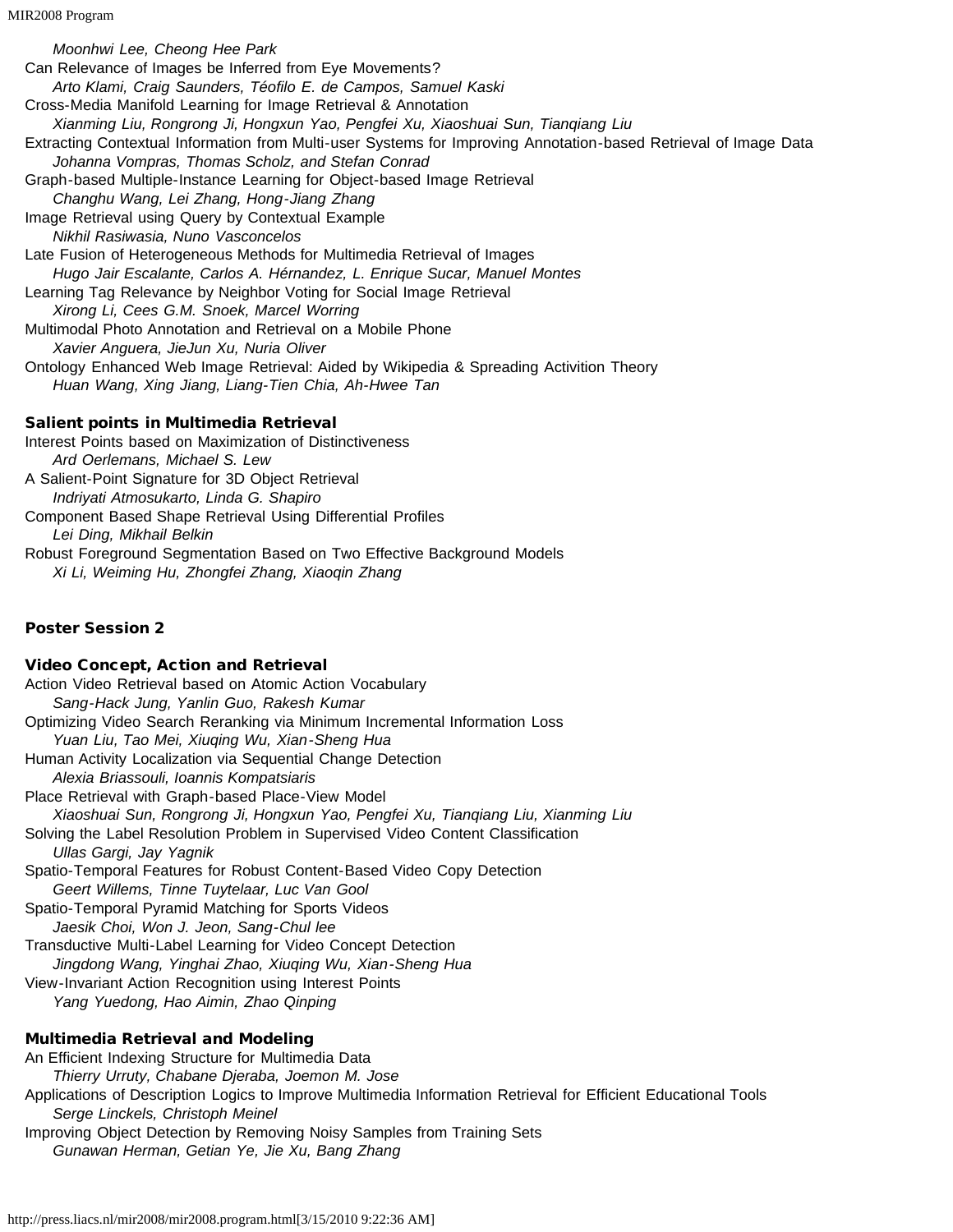Perplexity-based Evidential Neural Network Classifier Fusion using MPEG-7 Low-level Visual Features *Rachid Benmokhtar, Benoit Huet* Semantic Lattices for Multiple Annotation of Images *Anne-Marie Tousch, Stéphane Herbin, Jean-Yves Audibert*

Towards a Structure-based Multimedia Retrieval Model *Mouna Torjmen, Karen Pinel-Sauvagnat, Mohand Boughanem*

#### Multimedia Browsing and Summarization

A Novel Approach to Enable Semantic and Visual Image Summarization for Interactive Exploration *Jianping Fan* A Set Theoretical Method for Video Synopsis *Min Xu, Stan Z. Li, Bin Li, Xiao-Tong Yuan, Shi-Ming Xiang* Aggregated Cross-Media News Visualization and Personalization *Cyril Rohr, Dian Tjondronegoro* "Inside the Bible": Segmentation, Annotation and Retrieval for a New Browsing Experience *Costantino Grana, Daniele Borghesani, Simone Calderara, Rita Cucchiara* Multimedia Ontology Learning for Automatic Annotation and Video Browsing *Anupama Mallik, P. Poornachander, Santanu Chaudhury*

#### Organizing Committee

General Chair: *Michael Lew, Leiden University* Program Co-Chairs: *Alberto del Bimbo, University of Florence; Erwin Bakker, Leiden University* Brave New Topics Chair: *Mark Zhang, SUNY Binghamton* Publicity Chair: *Mark Huiskes, Leiden University* Asian Liaison: *Kiyo Aizawa, University of Tokyo* Local Arrangements: *Brooke Hardy, ACM; Charles Buck Krasic, Univ. of British Colombia* SIG MM Chair: *Klara Nahrstedt, Univ. of Illinois* SIG MM Director of Conferences: *Nevenka Dimitrova, Philips Research*

#### Program Committee

*Narendra Ahuja, University of Illinois at UC, USA Kiyo Aizawa, University of Tokyo, Japan Erwin Bakker, Leiden University, The Netherlands Alberto Del Bimbo, University of Florence, Italy Xavier Binefa, University of Barcelona, Spain Shih-Fu Chang, Columbia University, USA Tsuhan Chen, Carnegie Mellon University, USA Qiang Cheng, Wayne State University, USA Tat-Seng Chua, National University of Singapore, Singapore William Grosky, University of Michigan-Dearborn, USA Alan Hanjalic, TU Delft, The Netherlands Richard Harvey, University of East Anglia, UK Thomas Huang, University of Illinois at UC, USA Mark Huiskes, Leiden University, The Netherlands Horace Ip, City University of Hong Kong, China Alex Jaimes, FujiXerox, Japan Joemon Jose, University of Glasgow, UK Avi Kak, Purdue University, USA Anil Kokaram, Trinity College, Ireland Suh-Yin Lee, National Chiao Tung University, Taiwan Michael Lew, Leiden University, The Netherlands Clement Leung, Victoria University, Australia Paul Lewis, University of Southampton, UK Jan Nesvadba, Philips Research, The Netherlands Vincent Oria, New Jersey Institute of Technology, USA Stefan Rueger, Imperial College, UK*